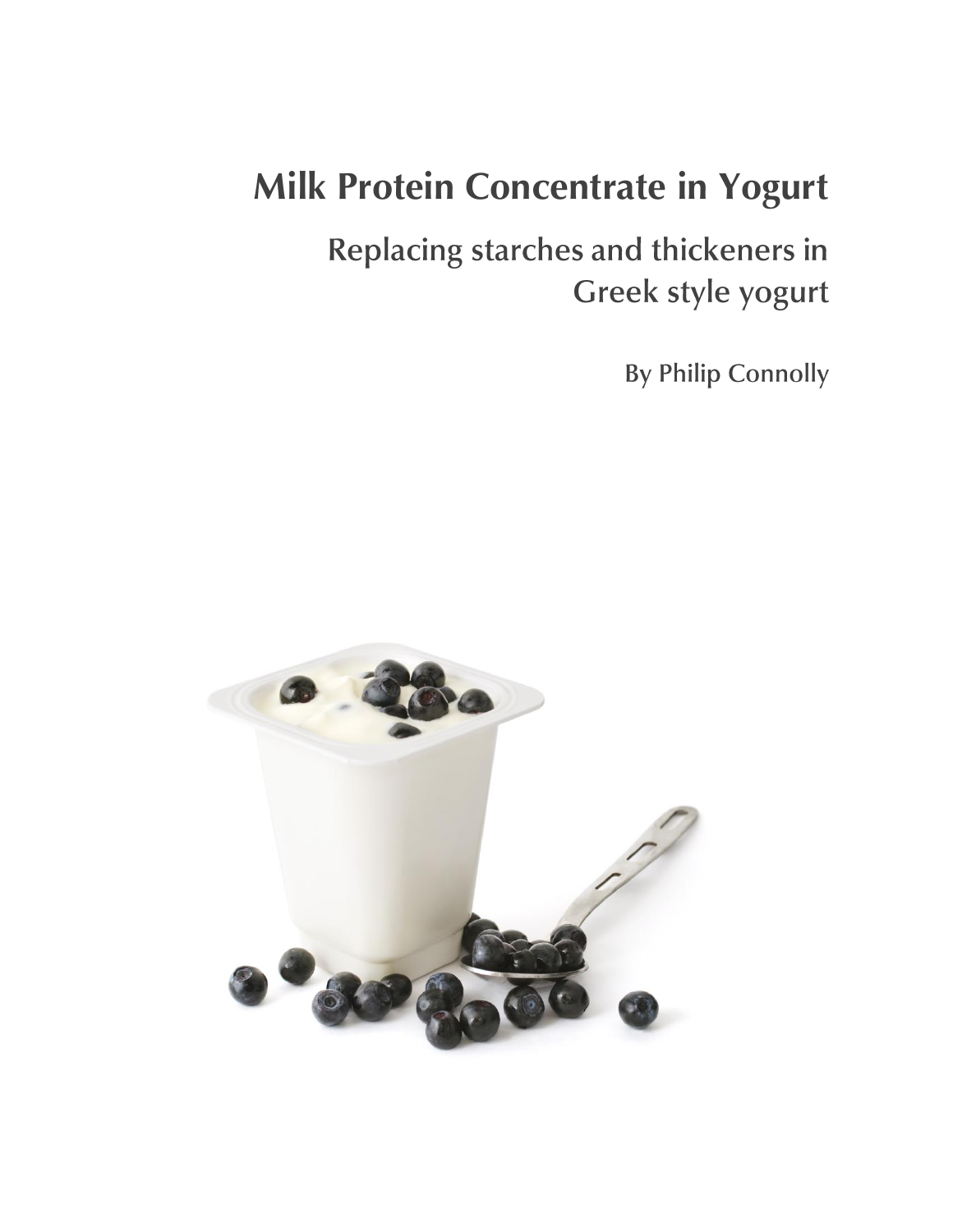# **Milk Protein Concentrate in Yogurt**

# *By Philip Connolly*

**Protein 1996** regulations covering yogurt composition and manufacture may vary from country to country, the regulations covering yogurt composition and manufacture may vary from country, the metal or product itself is pre Yogurt is becoming an increasingly popular dairy product with consumers around the world. While the product, itself, is pretty standard around the globe. There are three basic types of yogurt. What most consumers would call "regular" yogurt can be separated into two categories: set-in-cup yogurt (Set yogurt) and stirred curd yogurt (or Swiss style yogurt). Currently, the fastest growing yogurt segment in the U.S. is Greek style yogurt, otherwise known as Mediterranean style yogurt. Greek style yogurt differs from "regular" yogurt in that it contains a much higher protein content (usually at least 2 times the protein of regular yogurt) and a corresponding decrease in lactose. This article looks at the benefits of adding Milk Protein Concentrate (MPC) to all types of yogurt to provide texture improvement, reduce syneresis, extend shelf life, improve flavor versus use of stabilizing gums and starches, and to enrich protein.

# **"Regular" Yogurt Basics**

Yogurt is a fermented milk food that results from the culturing of milk with bacterial organisms. Most legal definitions of yogurt include the phrasing that the yogurt must be fermented from milk via culturing/growth of *L. bulgaricus* and *S. thermophilus*. It is these two organisms that contribute the characteristic, traditional flavor notes to yogurt. Other organisms can also be added to yogurt, such as probiotic organism's *bifidus* and *L. casei*.

Because yogurt composition regulations vary from country to country, this article will concentrate on U.S. regulations as specified in the U.S. Code of Federal Regulations (CFR) in sections 21 CFR 131.200, 203, and 206 for full fat yogurt, low fat yogurt, and nonfat yogurt, respectively. In the U.S., all yogurts must contain a minimum of 8.25% solids not fat. Full fat yogurt must contain not less than 3.25% milk fat, while low fat yogurt can contain 2.0% milk fat maximum, and nonfat yogurt must be less than 0.5% milk fat. 21 CFR sections 131.2 also allow for additions of Vitamins, Optional Dairy Ingredients, Nutritive Carbohydrate Sweeteners (except Table Syrup), Flavoring Ingredients, Color Additives, and Stabilizers.

The two most common styles of yogurt are the set-in-cup (Set) yogurt and stirred curd yogurt. Set Yogurt is the type of yogurt that is packaged with fruit-on-the-bottom and yogurt on top. Stirred Curd Yogurt is packaged with the fruit blended into the yogurt and suspended in the yogurt until consumed. The two types of yogurt are basically manufactured in the manner as befits their names. In simple terms, Set Yogurt is manufactured by mixing all desired ingredients into milk (base), homogenizing the base, pasteurizing the base (at least 90°C for 8 minutes), cooling the base to 42°C, inoculating the base with the yogurt culture, placing the inoculated mix into the final yogurt package cup (the fruit and flavors are added to the bottom of the cup and the inoculated milk is poured over the top), and allowing the base to ferment at 42°C for a number of hours in the package cup before cooling to below 7°C to stop fermentation and refrigerating.

In the manufacture of Stirred Curd Yogurt, all ingredients are added to the milk, the milk is homogenized, the base is pasteurized (at least 90°C for 8 minutes), the base is cooled to culturing temperature of 42°C, yogurt culture is added, and the base is fermented for a few hours. When desired pH is reached and the base has formed a soft gel, the yogurt is cooled to below 7°C to stop the fermentation process. Fruit and flavors are added to the yogurt via agitation/stirring. The result is a smooth, viscous, homogenous product.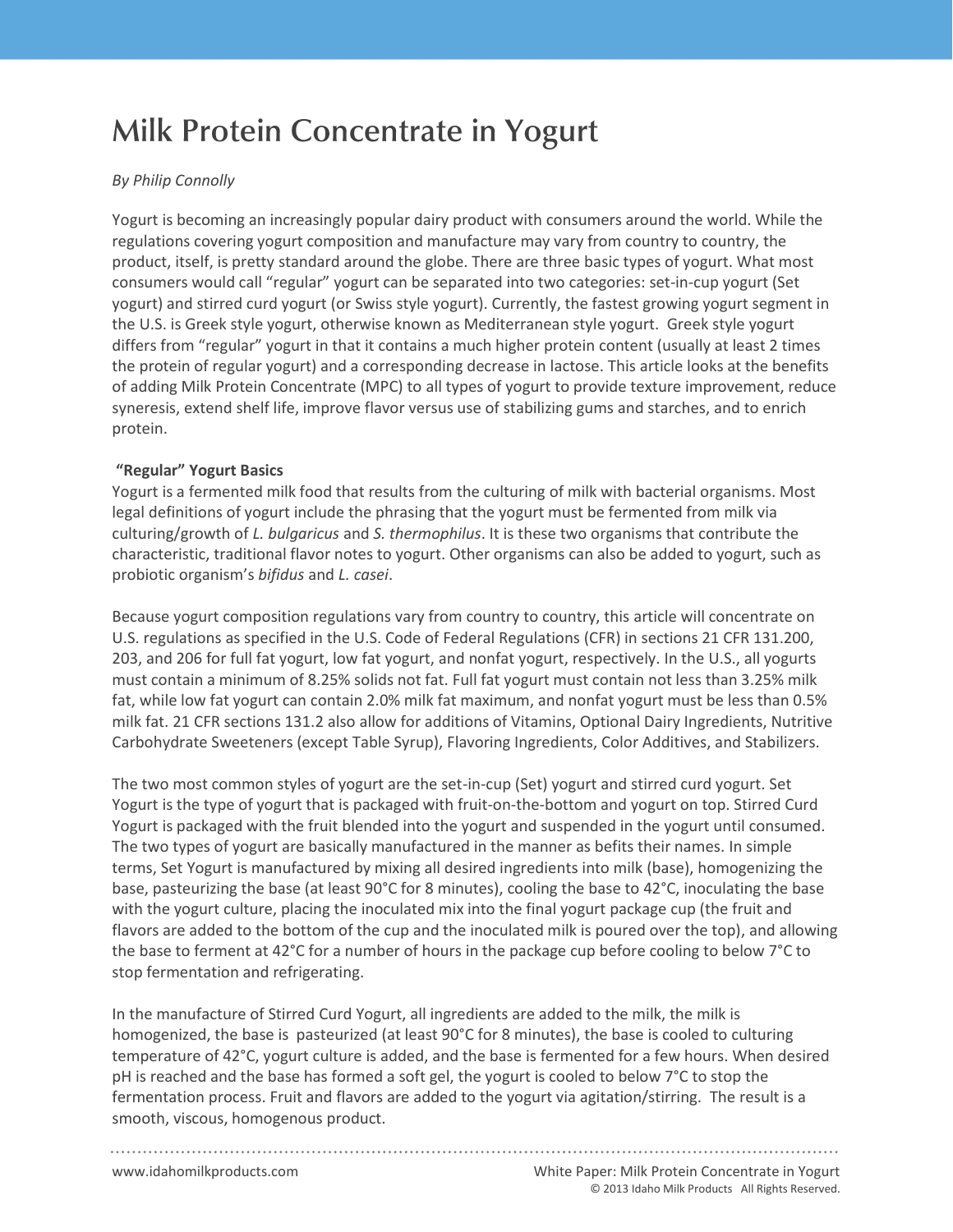than Set Yogurt, because the Stirred Curd Yogurt gel must be of sufficient viscosity to keep the fruit Most of the yogurt sold today is the Stirred Curd type. It is the preferred type among consumers because of the homogenous nature and the smooth mouth feel of the curd. Since, over the storage period, Set Yogurt generally exhibits some syneresis on top of the yogurt gel, when consumers open the packaging, they can visibly detect a pool of whey on top of the yogurt curd. Many consumers consider that pool of whey to be undesirable. Stirred Curd Yogurt typically contains more stabilizer ingredients suspended in the curd throughout storage. Due to the higher usage level of stabilizers, Stirred Curd Yogurt is far less likely to exhibit syneresis, and it provides a more appetizing consumer experience.

The shelf life of yogurt is usually determined by how long the yogurt gel will maintain strength and stability. At some point in the life of yogurt, the soft yogurt gel will lose viscosity and the gel will fall apart, exhibiting significant syneresis, resulting in curds and whey. Obviously, curds and whey are not desirable to yogurt consumers, so manufacturers limit their product shelf life to a period of time in which the gel maintains viscosity and stability, and will not synerese to an undesirable degree. Addition of stabilizers to a yogurt formula can help to extend yogurt shelf life by maintaining gel viscosity over a longer period of time.

Typical stabilizers of yogurt are usually gums, thickeners, or food starches. Such as; carageenans, gelatins, locust bean gum, guar gum, pectins, and starches. The amount of stabilizer allowed to be added to yogurt will vary in different countries around the world. Yogurt manufacturers have found, however, that adding too much stabilizing agent will usually detract from the yogurt flavor. For higher quality yogurts, manufacturers try to keep stabilizer additions to a minimum. Side by side sensory evaluations of yogurt with low or no levels of stabilizers versus yogurt containing higher levels of stabilizers shows that stabilizer levels of 1.5% (w/w of the yogurt) will detract from overall flavor and may require additions of extra flavoring agents.

The flavor of yogurt is determined by the ingredients in the yogurt base as well as the compounds that are produced as the base is fermented. The acidity developed by the yogurt culture multiplication and growth complements the flavor compounds that are added to the yogurt. When additional ingredients are added to a yogurt base, the resultant flavor profile of the finished yogurt will be modified. Addition of higher levels of stabilizers to a yogurt base has been found to mute the natural flavor of yogurt as well as any added flavors such as fruit or vanilla. The manufacturer is then required to add extra flavors to the yogurt base to compensate for flavor masking induced by the stabilizers.

#### **Milk Protein Concentrate in Yogurt in Replacement of Stabilizers**

Instead of adding additional flavor-altering stabilizers, yogurt manufacturers can produce a stable viscous gel and extend product shelf life by adding Milk Protein Concentrate (MPC) as a partial replacement of stabilizers. MPC contains casein and whey proteins in the same, unaltered ratio as is found in fluid skim milk. The proteins in MPC are in the same ratio as is found in unfortified yogurt . This ratio of proteins is a significant determinant in forming the typical, traditional yogurt gel. Adding MPC to yogurt also results in increased water binding, increased viscosity, and a stronger yogurt gel. The addition of MPC to a yogurt formula at usage levels of 1% (w/w) will allow a yogurt manufacturer to decrease stabilizers by 0.75% (w/w) to 1.0% (w/w) without sacrificing yogurt quality.

The appearance and texture of yogurt is dependent on the total solids of the yogurt, protein content of the yogurt, and the amount of stabilizers added to the formula. Total solids and protein content play a significant role in determination of yogurt texture and stability. When yogurt milk is heated for pasteurization, a high heat treatment is used to completely denature the whey proteins in the milk.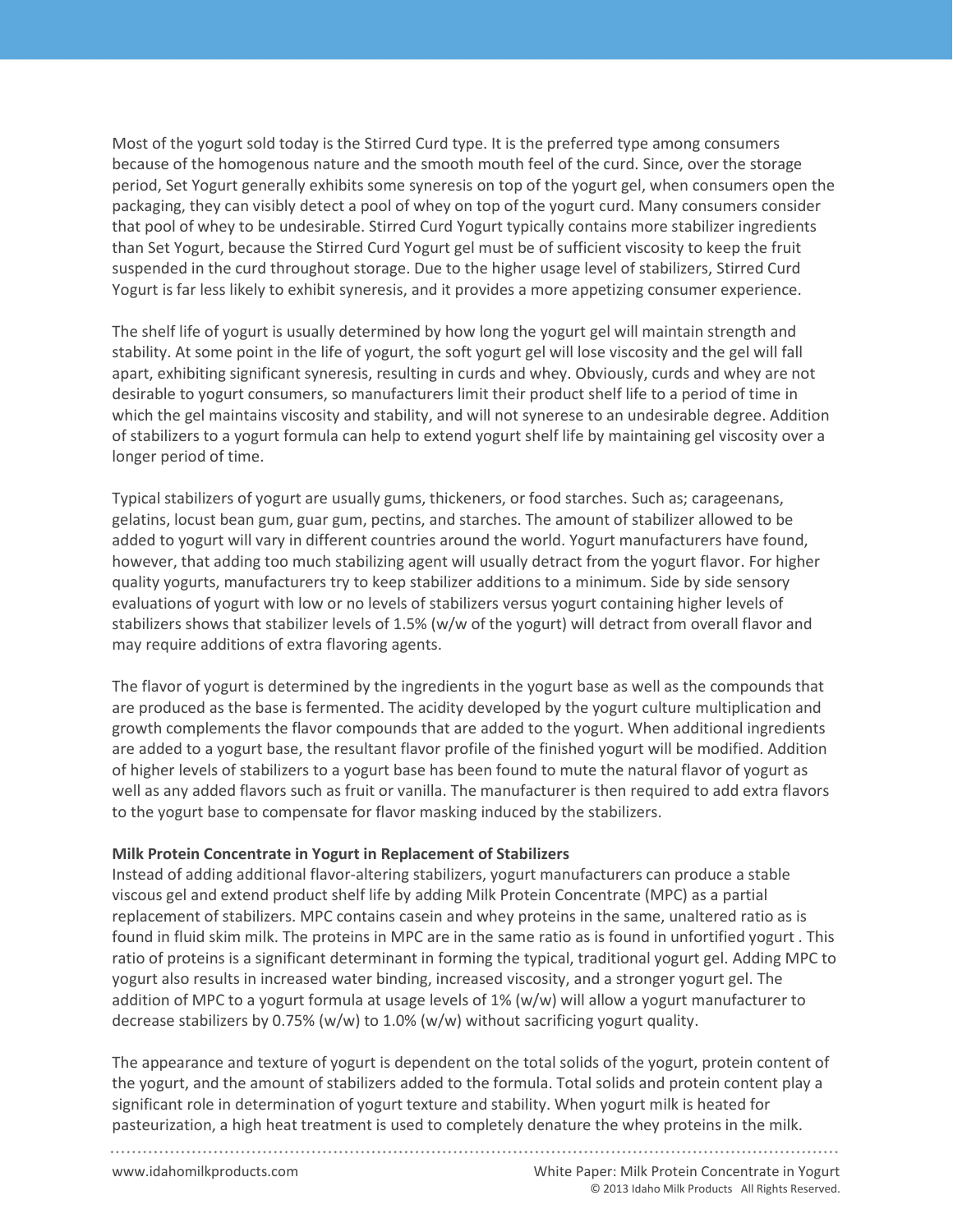Denatured beta-lactoglobulin from the whey protein fraction will react with alpha-casein from the casein micelle to form an insoluble complex. That complex contributes to yogurt texture (*Yogurt, Science and Technology, 1st Edition*, 1985). In the yogurt manufacturing process, as milk is being cultured and the pH of the product decreases, the casein micelles in the milk form matrices.

present in the yogurt mix. When extra whey proteins are added to the yogurt mix, fine protein floccules The type of matrix formed by the casein micelles is dependent on the concentration of other proteins can be observed in the yogurt. When milk protein concentrates are added to the protein mix, no protein floccules are observed in the yogurt (*Journal of Dairy Science*, 1983; 66: 430-437). Fortification of yogurt milk with MPC results in a thicker, more viscous gel consistency. In addition, fortification with MPC will ensure that the resultant yogurt gel will form with similar casein micelle matrices to those found in unfortified yogurt. This results in a more realistic yogurt gel structure, plus a more stable gel, due to the higher viscosity of the mix. The resultant gel is less likely to synerese over storage time and the shelf life of the yogurt can be extended.

Use of MPC in replacement of gums, pectins, and starches will also improve yogurt flavor profiles. Unlike stabilizers, MPC will not mute the natural yogurt flavors, or mask the intensity of added flavors. Yogurt manufacturers will notice increased flavor strength from their yogurt when they replace a portion of their stabilizer mix with MPC in their yogurt base. When MPC is used to help stabilize yogurt, replacing starches or other thickening agents, an improvement in overall yogurt flavor profile can help manufacturers reduce costs by decreasing flavor addition levels.

## **Greek Style Yogurt**

This type of yogurt gained its name from the geographical region where it has been commonly manufactured. It is also referred to as Mediterranean Style Yogurt because this yogurt type has been manufactured all over the Mediterranean coastal countries from Greece, through the Middle East, and even across Northern Africa. Traditionally, Greek yogurt has been manufactured by a process resembling regular yogurt manufacture in the rest of the world. Historically, however, refrigeration had been scarce along the Mediterranean coast so yogurt manufacturers in that region would typically bundle the yogurt gel in cheesecloth, or some other porous material, and suspend the yogurt gel for days at time in the porous cloth. As the yogurt gel was suspended, it would synerese whey. The whey would drip away from the yogurt gel, thereby resulting in a yogurt gel with lower whey solids (lactose, soluble minerals), higher total solids, and higher protein content. Because of the higher solids and protein content, Greek yogurt gels tend to be much more solid than regular yogurt gels. One boutique Greek style yogurt manufacturer has stated that his customers prefer a yogurt gel so strong that they can walk on the yogurt. It is the higher protein content of Greek style yogurt that has appealed to a new generation of yogurt consumers and contributed to the soaring popularity of the product today.

Obviously, one cannot expect to manufacture a consistent quality Greek style yogurt in large quantities by suspending yogurt gels in cheesecloth for a few days. In order meet the needs of the modern marketplace, it is necessary to find more modern means of increasing total solids and protein content of the yogurt. Adding a blend of MPC and some Whey Protein Concentrate (WPC) to yogurt milk is one way to achieve higher total solids and higher protein content, without decreasing the ratio of protein to nonfat solids or decreasing the Protein Efficiency Ratio (PER) of the yogurt, as is required for all yogurt products in the 21 CFR 131.2 sections.

Plain nonfat Greek style yogurts currently commercially available typically contain 4.0% to 8.0% carbohydrate (almost the same as for regular nonfat yogurt) and 8.2% to 11.0% protein (roughly 2 to 2.25 times the protein of regular yogurt). In order to produce a Greek yogurt through protein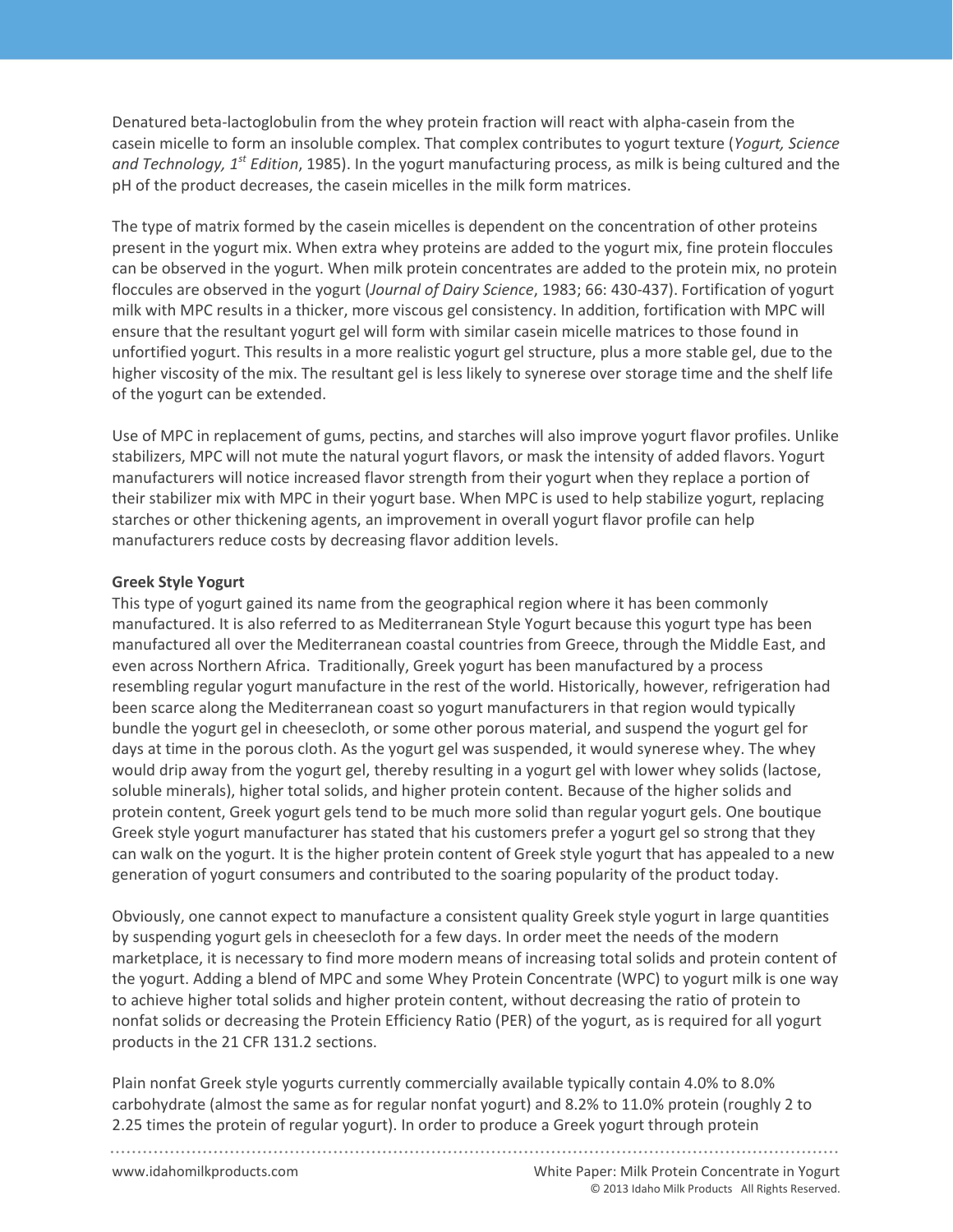**Protein in Yogurt** blend of both types of dairy proteins to achieve a firm, Greek style yogurt gel that also exhibits a smooth fortification with a blend of WPC and MPC, it would be necessary to fortify nonfat milk with 5.5% to 7.3% (w/w, based on weight of the milk) MPC (80% protein content) and WPC (80% protein content). Greek style manufacturers have found that yogurts fortified with MPC will often exhibit a firm gel, but will also exhibit progressively grainy texture as the protein content increases. Greek style yogurts fortified with whey proteins tend to exhibit smooth texture, but whey proteins do not contribute to a realistic yogurt gel texture or create a firm enough gel when used at high levels. The solution is to use a texture.

My own personal laboratory experiments with nonfat Greek style yogurt have shown that a blend containing in the range 50% to 70% casein and 30% to 40% whey proteins yields a firm yogurt gel with smooth texture in Greek style yogurt applications. The resultant gel has the desired firmness of Greek style gels and the smooth texture of a high quality yogurt. Blends comprised of the casein to whey protein ratios described above would consist of 60% to 85% MPC 80 and 15% to 40% WPC 80. The exact ratio of casein to whey protein should be chosen based on desired total yogurt protein content. If a high protein Greek style yogurt is desired (10% protein and above), a blend that contains higher amounts of whey proteins would be required in order to maintain a smooth gel texture with the increased protein content. At lower yogurt protein levels, a blend that is higher in casein content would be required in order to maintain desired gel firmness with lower solids content. Of course, the addition of small amounts of stabilizer ingredients would also help to achieve gel firmness and texture, but many Greek style yogurt brands want to offer all natural ingredients to the consumer.

#### **Conclusion**

MPC can be added to yogurt milk to replace starches and other thickeners that might otherwise be added to yogurt. When MPC is used to help stabilize yogurt, the gels are firmer, the gels will have less tendency to synerese, shelf life is extended, and flavor improves compared to yogurts manufactured from bases comprised of milk and high levels of stabilizers. Blends of MPC and WPC can be used in Greek style yogurt applications to yield high protein, firm yogurt gels with a smooth texture.

## *About the Author:*

*Owner and President of Commercial Proteins, Philip Connolly is a leading expert in protein development, manufacture, and marketing of milk and vegetable proteins to the food, nutraceutical, and pharmaceutical industries. Mr. Connolly has more than 35 years' experience in development and application of proteins including; over 20 U.S. and Worldwide Patents covering protein manufacture and applications, 13+ years in R&D for the manufacture and application of proteins in food, 3 years as Senior Research Scientist for the New Zealand Dairy Board, and numerous formulations for sports nutrition companies, including EAS and Weider Nutrition.*